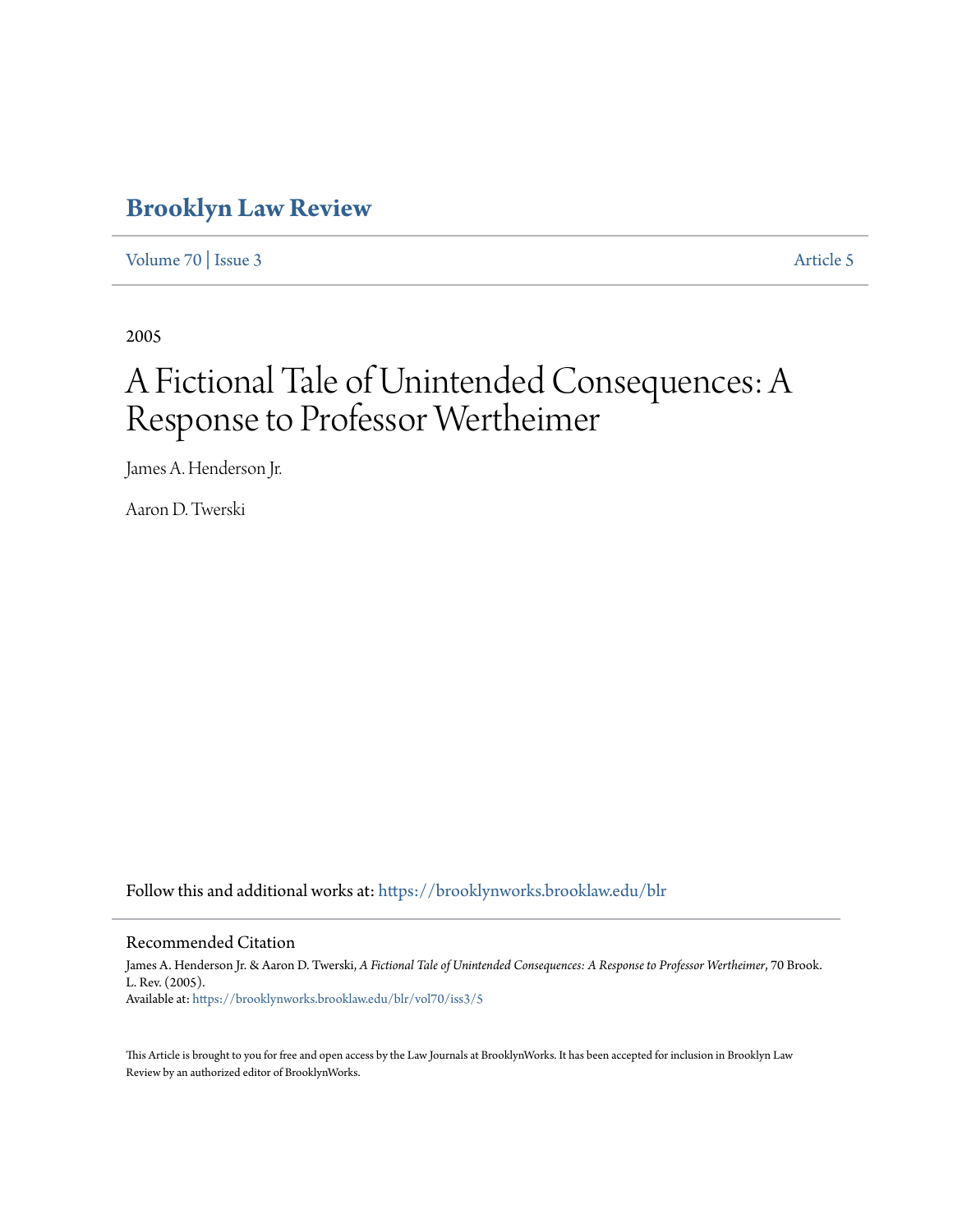## A Fictional Tale of Unintended **Consequences**

## A RESPONSE TO PROFESSOR WERTHEIMER[\\*](#page-1-0)

## *James A. Henderson, Jr.*[†](#page-1-1) *Aaron D. Twerski*[‡](#page-1-2)

Professor Wertheimer has provided a provocative article,<sup>[1](#page-1-3)</sup> an ironic tale of unintended consequences. She claims that, prior to the Products Liability Restatement, American courts rejected the notion that manufacturers should be held liable for not designing or warning against unknowable product risks. In similar fashion, pre-Restatement case law insisted that design defect claims be judged by a negligence-like riskutility balancing test. She acknowledges that the Restatement accurately reflects the law on both of these issues. But here is the rub. Wertheimer claims that the Restatement, by firmly taking the majority position on these issues, inadvertently served as a wake-up call to American courts, reminding them that they had abandoned the true religion of strict liability and had slipped back to negligence norms. This, she says, has resulted in a post-Restatement backlash with courts scurrying back to implement true strict liability. By accurately describing what courts had been doing, the Restatement is having exactly

 $\overline{a}$ 

<span id="page-1-2"></span><span id="page-1-1"></span><span id="page-1-0"></span>\*

 $\degree$  © 2005 James A. Henderson, Jr. & Aaron D. Twerski. All Rights Reserved.  $\degree$  Frank B. Ingersoll Professor of Law, Cornell Law School. A.B. 1959, Princeton University; L.L.B. 1962, L.L.M. 1964, Harvard University<br>
<sup>‡</sup> Newell DeValpine Professor of Law, Brooklyn Law School. A.B. 1962, Beth

Medrash Elyon Research Institute; B.S. 1970, University of Wisconsin-Milwaukee, J.D. 1965, Marquette University. 1

<span id="page-1-3"></span>*See* Ellen Wertheimer, *The Biter Bit: Unknowable Dangers, The Third Restatement, and the Reinstatement of Liability Without Fault*, 70 BROOK. L. REV. 891 (2005).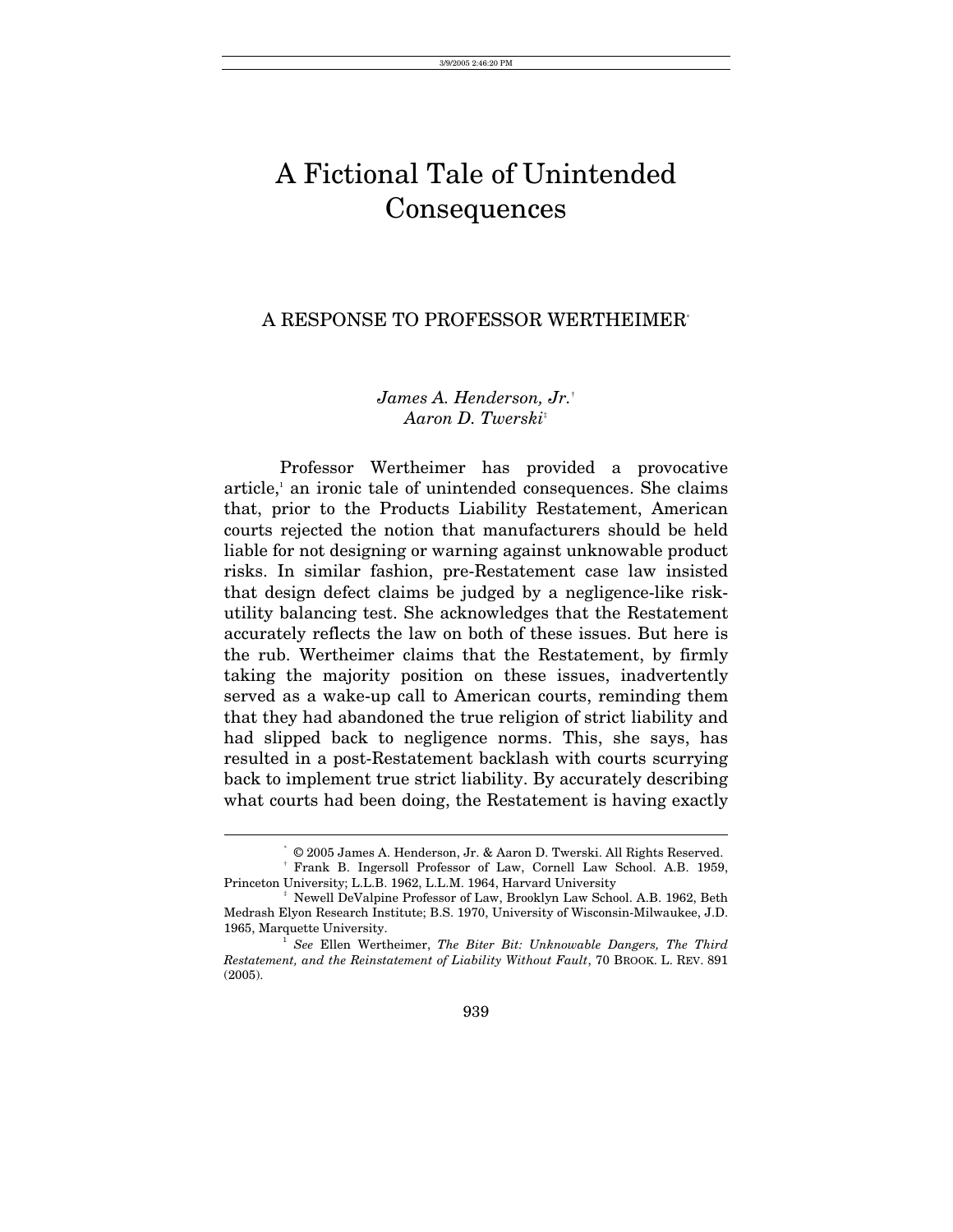940 *BROOKLYN LAW REVIEW* [Vol. 70:3

the opposite effect from what its supporters anticipated. Talk about unintended consequences!

We are gratified that Professor Wertheimer confirms that the Restatement captures the thrust of developing case law. That is what it is supposed to do. However, the rest of her story about a backlash taking place in the courts is pure fiction. Make no mistake—Professor Wertheimer would very much like such a palace revolt to occur. But it has not happened and will not take place in the future. The positions that Professor Wertheimer and a few others have advocated for years have, for good reason, been rejected by the overwhelming majority of courts and scholars.

### I. IMPUTATION OF KNOWLEDGE OF UNKNOWABLE RISKS

The view that foreseeability of risk should be irrelevant as to whether a manufacturer should bear liability for defective design and failure to warn was the subject of short-lived but seriousdebate early in the products liability era.<sup>2</sup> However, when actually faced with the question of whether to hold a manufacturer liable for scientifically unknowable risks, court after court has said "No."3 Wertheimer cites two cases to support her view that a revolt on this issue is afoot—one from Wisconsin<sup>[4](#page-2-2)</sup> and the other from Montana.<sup>[5](#page-2-3)</sup> Wisconsin has long been the lone star state in our products liability law, marching to its own, sometimes quite peculiar, drummer.<sup>[6](#page-2-4)</sup> The Montana court acknowledges that it rejects both Section 402A and the Third Restatement.7 On the other side of the issue, Wertheimer does admit in a footnote that Massachusetts, relying on the

<span id="page-2-0"></span><sup>2</sup>  *See generally* Symposium, *The Passage of Time: The Implications of Product Liability*, 58 N.Y.U. L. REV. 733 (1983). 3

For a comprehensive discussion of the development of the case law and academic commentary, see RESTATEMENT (THIRD) OF TORTS: PROD. LIAB. § 2 cmt. m and reporters' notes at  $101-07$  (1998).

<span id="page-2-2"></span><span id="page-2-1"></span>Green v. Smith & Nephew AHP, Inc., 629 N.W.2d 727, 743-51 (Wis. 2001).

<span id="page-2-4"></span><span id="page-2-3"></span><sup>5</sup> Sternhagen v. Dow Co., 935 P.2d 1139, 1144-47 (Mont. 1997).

<sup>6</sup>  *See, e.g.*, Sumnicht v. Toyota Motor Sales, U.S.A., Inc., 360 N.W.2d 2, 12 (Wis. 1984) (finding that it was erroneous to instruct a jury in a crashworthiness case that in order to recover, a plaintiff must have suffered injuries over and above those that he would have sustained had the design not been defective). The Wisconsin view is contrary to section 16 of the Product Liability Restatement and is inconsistent with the majority of case law throughout the country. *See, e.g.*, Trull v. Volkswagen of Am., Inc., 761 A.2d 477, 481 (N.H. 2000). *See also* Greiten v. LaDow, 235 N.W.2d 677, 685 (Wis. 1975) ("[T]here may be recovery for the negligent design of a product even though it is not unreasonably dangerous in the 402A sense.") (erroneously labeled as concurring opinion since four members of a seven member court voted for the concurring opinion). 7

<span id="page-2-5"></span>*Sternhagen*, 935 P.2d at 1142, 1147.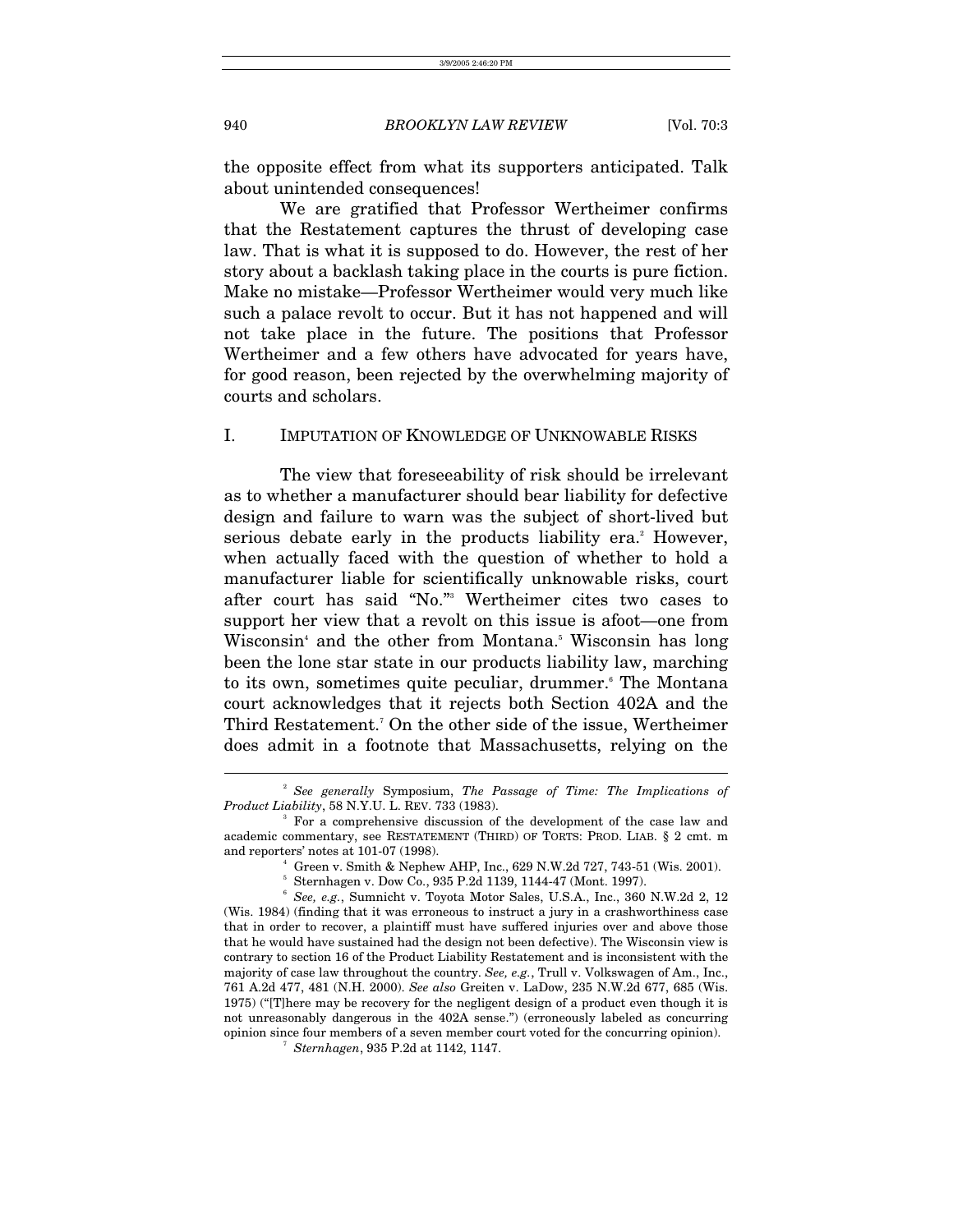Products Liability Restatement, recently reversed its earlier position applying strict liability without foreseeability.<sup>[8](#page-3-0)</sup> But she does not tell the reader that in doing so the court said that it had been "among a distinct minority of States that applies a hindsight analysis to the duty to warn. . . . The goal of the law is to induce conduct that is capable of being performed. The goal is not advanced by imposing liability for failure to warn of risks that were not capable of being known."[9](#page-3-1)

Professor David Owen in his excellent new hornbook on the law of Products Liability puts the issue nicely. He says that "but for a few rogue jurisdictions, American products liability law, like the law of most of Europe and Japan, no longer holds manufacturers responsible for unknowable product risks. The rise and fall of the duty to warn of unforeseeable hazards has played a decisive role in the more general rise and fall of 'strict' products liability in America . . . ."[10](#page-3-2) A decision from a renegade jurisdiction and another from a court that rejects both the Second and Third Restatement do not constitute a revolt. They represent hardly a ripple in literally an ocean of authority to the contrary.

## II. RISK-UTILITY V. CONSUMER EXPECTATIONS AS THE TEST FOR DEFECTIVE DESIGN

It is no surprise that Professor Wertheimer is a fan of the consumer expectations test and views the Restatement requirement that in most cases plaintiff must establish a reasonable alternative design as reneging on the promise of true strict liability. The support for her position is terribly thin. First, she argues that rejecting consumer expectations as an independent grounds for establishing liability in design defect cases was a clever method of insulating manufacturers from liability for unknowable risk. One would think that any fair application of the consumer expectations test would have pointed in the opposite direction. Consumers would be hard put to demonstrate an expectation that a product would protect against risks that were unknowable or would incorporate alternative designs that were not contemplated by any manufacturer at the time of sale. Indeed, a rather famous early

<sup>8</sup> Wertheimer, *supra* note 1, at 911 n.68 (citing Vassallo v. Baxter Healthcare Corp., 696 N.E.2d 909, 910, 922-23 (Mass. 1992)).<br><sup>9</sup> Vassallo, 696 N.E.2d at 922-23.

<span id="page-3-1"></span><span id="page-3-0"></span>

<span id="page-3-2"></span> $^{10}$  DAVID G. OWEN, PRODUCTS LIABILITY LAW  $\S$  10.4, at 700 (2005).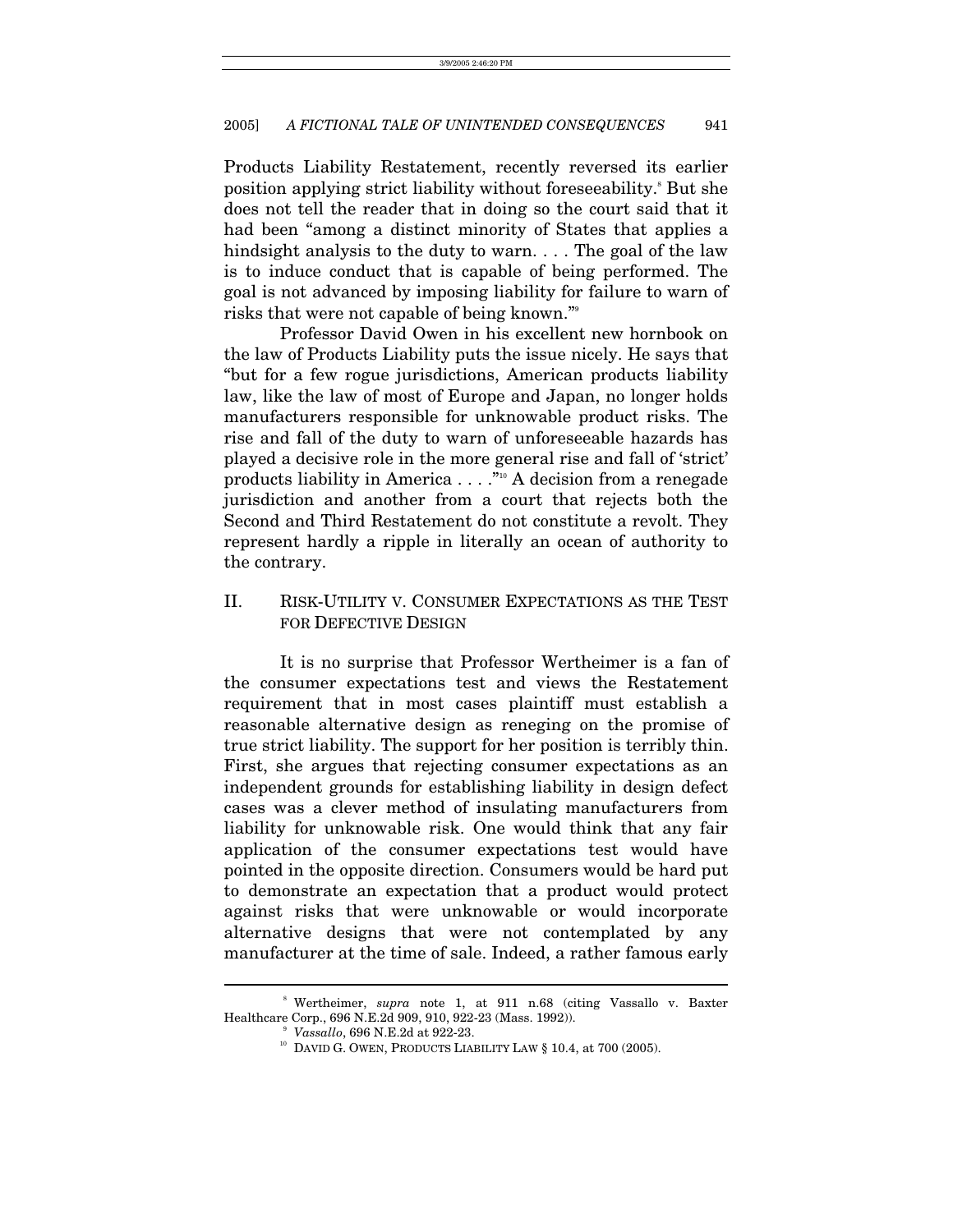consumer expectations case took that very position. In Bruce v. Martin-Marietta Corp., $n_{\text{in}}$  an airplane manufactured by the defendant crashed into a mountain, causing seats in the passenger cabin to break loose from their floor attachments and block the exit. More than half the passengers were trapped in the airplane and died in the ensuing fire. Although the seats conformed to existing standards when the plane had been manufactured seventeen years earlier, plaintiffs submitted affidavits from a recognized expert that airplane seats in common use on the date of the accident would have remained in place and thus would have allowed the passengers to escape. The court rejected the claim that a plane, sold seventeen years before the accident, failed to meet consumer expectations for safety. In upholding summary judgment for defendant, the Tenth Circuit said:

A consumer would not expect a Model T to have the safety features which are incorporated in automobiles made today . . . . Plaintiffs have not shown that the ordinary consumer would expect a plane made in 1952 to have the safety features of one made in  $1970^{12}$ 

Returning to her thesis that courts that have faced the design defect issue post-Restatement have opted for the consumer expectations test, Professor Wertheimer trots out  $Wiscosin<sup>13</sup>$  and Kansas<sup>14</sup> as two states whose case law has soundly rejected the Restatement test. Neither Wisconsin nor Kansas represents a backlash to the Restatement. In our Reporters' Note to the Restatement, we discuss both the Wisconsin and Kansas case law and recognize that both follow the consumer expectations test.<sup>15</sup> It hardly comes as a surprise that these two states have continued their past allegiance to that test. They certainly do not support her thesis of a backlash. The new Restatement merely gave them a forum to express their strong allegiance to the minority view. Conspicuously absent from the Wertheimer article is citation to a whole host of decisions applying risk-utility balancing and/or the reasonable alternative design standard to design defect

<span id="page-4-0"></span> $^{11}$  544 F.2d 442, 447 (10th Cir. 1976) (applying Oklahoma law).  $^{12}$   $\emph{Id.}$  at 447.

<span id="page-4-3"></span><span id="page-4-2"></span><span id="page-4-1"></span>

<sup>&</sup>lt;sup>13</sup> Werthemier, *supra* note 1, at 927-28, 929-31 (citing Green v. Smith & Nephew AHP, Inc., 629 N.W.2d 727, 742, 743-51, 754-55 (Wis. 2001)). 14 Werthemier, *supra* note 1, at 931-35 (citing Delaney v. Deere & Co., 999

P.2d 930, 946 (Kan. 2000)).<br><sup>15</sup> RESTATEMENT (THIRD) OF TORTS: PROD. LIAB. § 2 cmt. d and reporters'

<span id="page-4-4"></span>notes at 67, 76 (1998).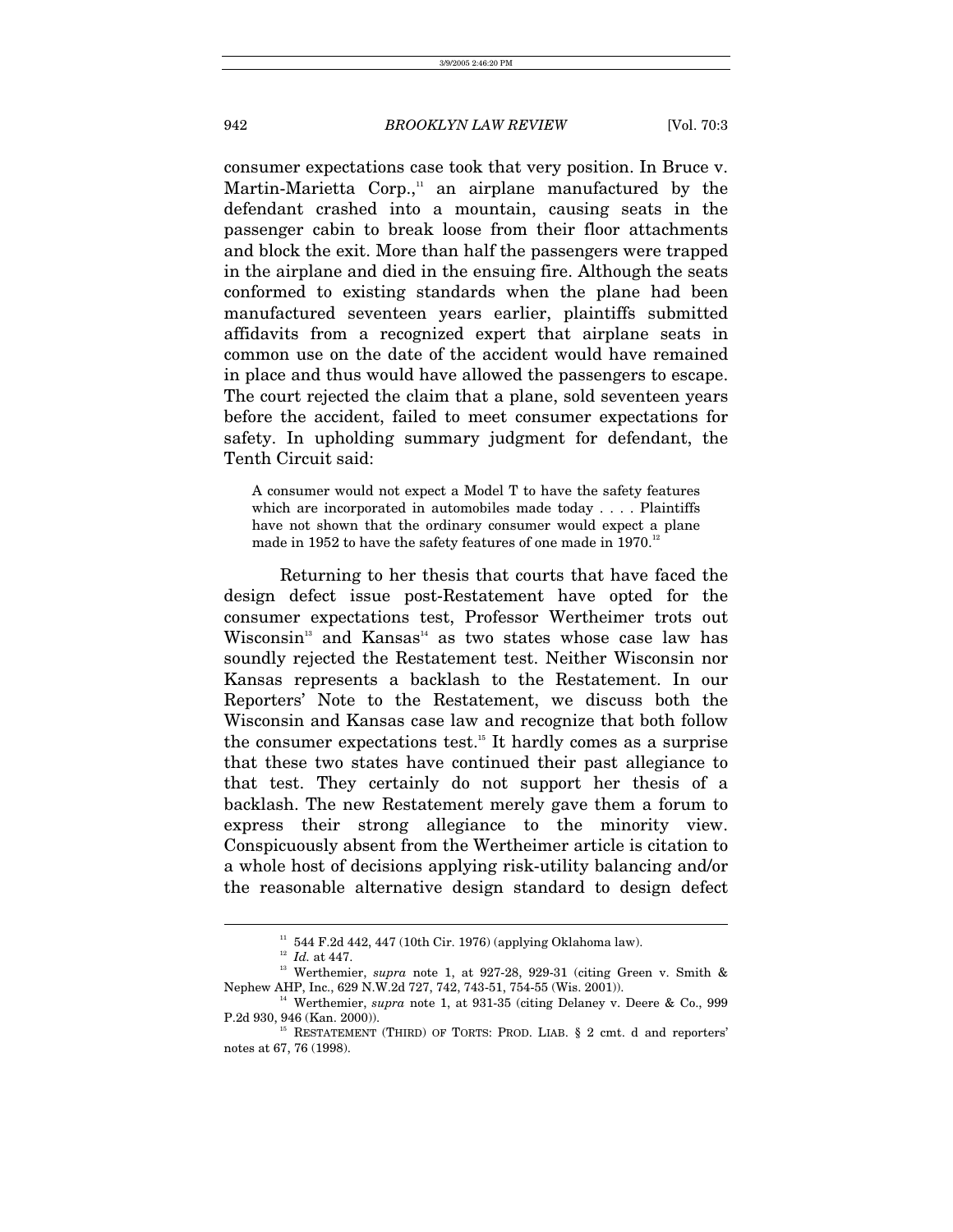litigation in the post-Restatement era.<sup>16</sup> In actual fact, these are the states that had been embracing a risk-utility approach to product design, and they have expressed no backlash sentiment whatever. Nor is Wertheimer's statement that the Restatement completely eliminates consumer expectations from the test for defective design accurate. Section 2, Comment *h* says quite clearly that consumer expectations "may substantially influence or even be ultimately determinative on risk-utility balancing."[17](#page-5-1) Admittedly, several states allow a two-pronged test for defective design.<sup>18</sup> A plaintiff can establish liability under either consumer expectations or risk-utility. But, those cases make it clear that the consumer expectations test can work only when a product fails to perform its intended function.<sup>19</sup> When trade-offs have to be considered, risk-utility must be employed.<sup>20</sup> The Restatement does not disagree. It allows a plaintiff to draw an inference of defect when common sense indicates us that the injury would ordinarily occur as a result of product defect.<sup>21</sup> In short, risk-utility balancing is alive

<span id="page-5-0"></span><sup>16</sup> *See, e.g.*, Wankier v. Crown Equip. Co., 353 F.3d 862, 867 (10th Cir. 2003) (applying Utah law and requiring plaintiff to prove "safer, feasible alternative design"); Peck v. Bridgeport Machs., Inc., 237 F.3d 614, 619 (6th Cir. 2001) (applying Michigan law and upholding summary judgment for defendant due to plaintiff's failure to present sufficient evidence of reasonable alternative design); Cohen v. Winnebago Indus., Inc., 2000 WL 299459 at \*4 (4th Cir. 2000) (applying South Carolina law and holding that "providing evidence of the existence of an alternative safer, feasible design *is* part of the plaintiff's product liability case under South Carolina law); Rypkema v. Time Mfg. Co., 263 F. Supp. 2d 687, 692 (S.D.N.Y. 2003) ("Under New York law, in a design defect case a plaintiff is required to prove the existence of a feasible alternative [design] which would have prevented the accident."); Jeter *ex rel*. Estate of Smith v. Brown & Williamson Tobacco Corp., 294 F. Supp. 2d 681, 686 (W.D. Pa. 2003) (requiring plaintiff to prove "a feasible alternative design"); Jones v. Nordictrack, Inc., 550 S.E.2d 101, 103-04 (Ga. 2001) (citing the Third Restatement § 2 and acknowledging that under risk-utility standards, "[t]he 'heart' of a design defect case is the reasonableness of selecting from among alternative product designs and adopting the safer feasible one."); Wright v. Brooke Group, Ltd., 652 N.W.2d 159, 169 (Iowa

<span id="page-5-3"></span><span id="page-5-2"></span><span id="page-5-1"></span>

<sup>2002) (</sup>adopting reasonable attempt in design standard for defective design).<br>
<sup>17</sup> RESTATEMENT (THIRD) OF TORTS: PROD. LIAB. § 2 cmt. g (1998).<br>
<sup>18</sup> *See, e.g.*, Soule v. General Motors Corp., 882 P.2d 298, 307-08 (Cal.

<sup>&</sup>lt;sup>19</sup> See, e.g., *Soule*, 882 P.2d at 307-08; *Chicago Pneumatic Tool*, 694 A.2d at 1333-34.

<sup>1333-34. 20</sup> *See, e.g.*, *Soule*, 882 P.2d at 307-08; *Chicago Pneumatic Tool*, 694 A.2d at

<span id="page-5-5"></span><span id="page-5-4"></span> $^{\mbox{{\tiny 21}}}$  Section 3 of the Third Restatement provides:

It may be inferred that the harm sustained by the plaintiff was caused by a product defect existing at the time of sale or distribution, without proof of a specific defect, when the incident that harmed the plaintiff:

<sup>(</sup>a) was of a kind that ordinarily occurs as a result of product defect; and

<sup>(</sup>b) was not, in the particular case, solely the result of causes other than product defect existing at the time of sale or distribution.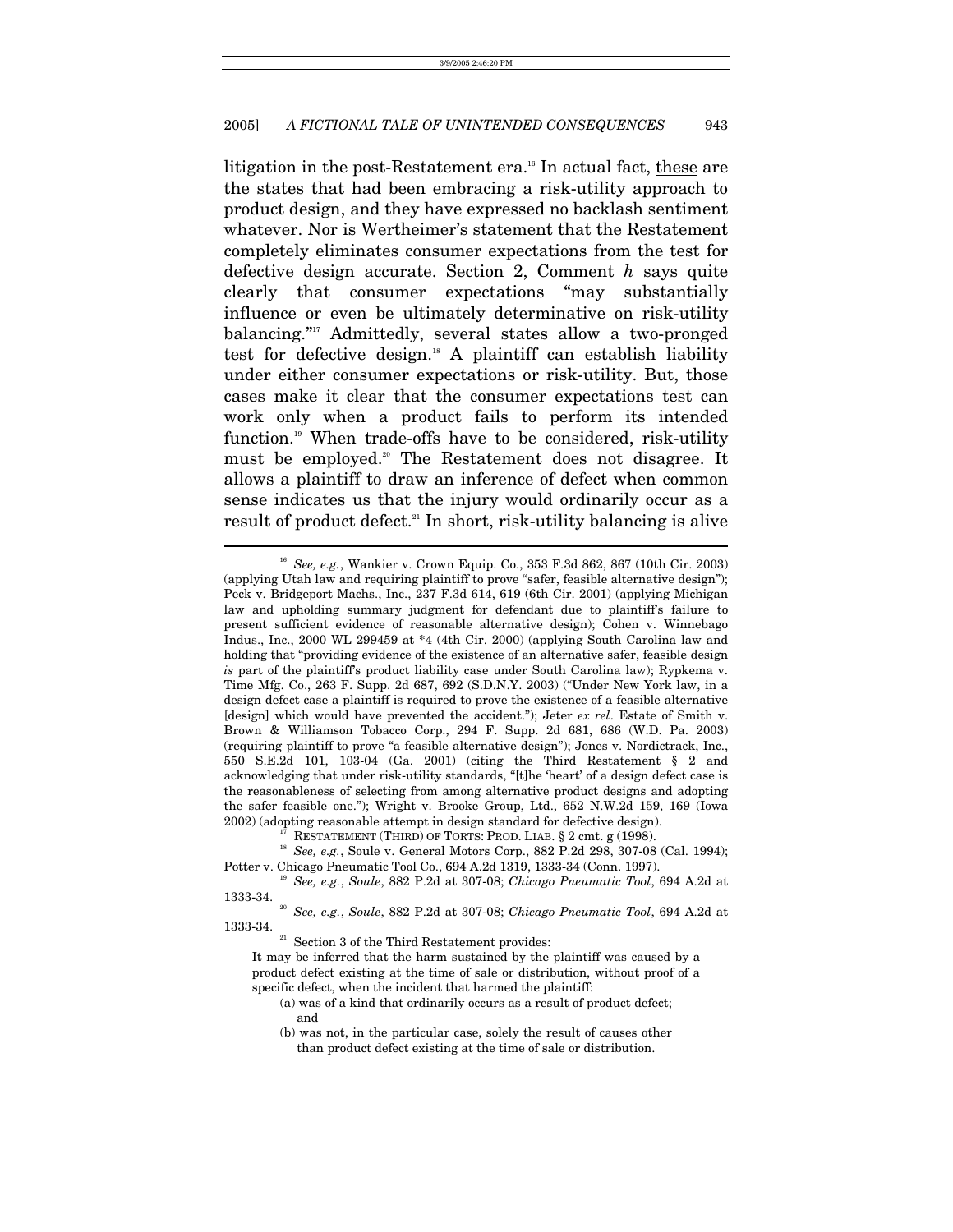$\overline{a}$ 

944 *BROOKLYN LAW REVIEW* [Vol. 70:3

and well. A true consumer expectations test remains as it was, the darling of a small minority of states.

### III. CATEGORY LIABILITY

Wertheimer saves her guns for her long-standing concern, the rejection by the Restatement of category liability.<sup>[22](#page-6-0)</sup> By requiring proof of a reasonable alternative design, the Restatement rejects the notion that courts should perform macro risk-utility balancing and declare products that cannot be made safer and whose warnings adequately portray risks attendant to their use to be defective. She says that the goal of requiring a reasonable alternative design was clearly retrogressive in that "[u]nder the [] Restatement, manufacturers would only be liable for products with curable dangers, and never for product designs that could not be changed to reduce or eliminate hazards."[23](#page-6-1) We have two observations about her views. First, it is not true under the Restatement that courts are "never" to declare that a product category fails risk-utility norms. Section 2 Comment *e* specifically addresses the possibility of liability without establishing a reasonable alternative design when a product has low social utility and a high degree of danger.<sup>24</sup> Second, and

RESTATEMENT (THIRD) OF TORTS: PROD. LIAB. § <sup>3</sup> (1998). 22 *See* Ellen Wertheimer, *The Smoke Gets in Their Eyes: Product Category Liability and Alternative Feasible Designs in the Third* Restatement, 61 TENN. L. REV. 1429, 1442 (1994). 23 Wertheimer, *supra* note 1, at 934. 24 The text of comment e provides:

<span id="page-6-1"></span><span id="page-6-0"></span>

<span id="page-6-2"></span>

*Design defects: possibility of manifestly unreasonable design.* Several courts have suggested that the designs of some products are so manifestly unreasonable, in that they have low social utility and high degree of danger, that liability should attach even absent proof of a reasonable alternative design. In large part the problem is one of how the range of relevant alternative designs is described. For example, a toy gun that shoots hard rubber pellets with sufficient velocity to cause injury to children could be found to be defectively designed within the rule of Subsection (b). Toy guns unlikely to cause injury would constitute reasonable alternatives to the dangerous toy. Thus, toy guns that project ping-pong balls, soft gelatin pellets, or water might be found to be reasonable alternative designs to a toy gun that shoots hard pellets. However, if the realism of the hard-pellet gun, and thus its capacity to cause injury, is sufficiently important to those who purchase and use such products to justify the court's limiting consideration to toy guns that achieve realism by shooting hard pellets, then no reasonable alternative will, by hypothesis, be available. In that instance, the design feature that defines which alternatives are relevant—the realism of the hardpellet gun and thus its capacity to injure—is precisely the feature on which the user places value and of which the plaintiff complains. If a court were to adopt this characterization of the product, and deem the capacity to cause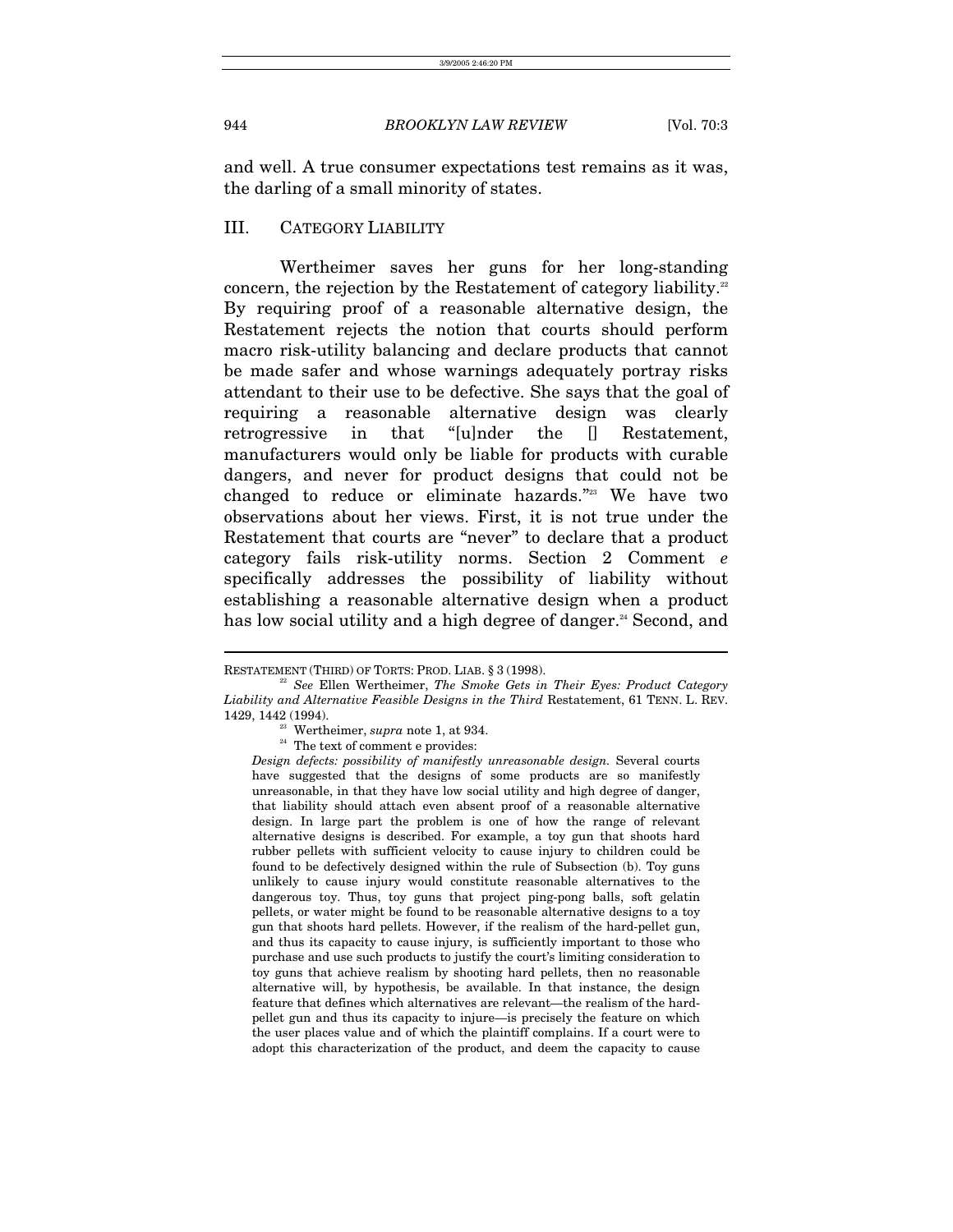more important, we challenge Professor Wertheimer to find a case where a court has actually found liability based on her notion that the product creates more risk than utility when there was no way to make the product safer. What products would she include on her list? Certainly not productive machinery. How about SUV's or motorcycles? The authors will admit to a strong personal dislike for motorcycles. They are death traps on wheels. But, would any court consider, even for an instant, declaring these products to be defective because they disturb a jury's notion that they score too high on the misery scale? And why not alcoholic beverages? The societal toll taken by alcohol is mind-boggling. Is it because martinis are too deeply ingrained in our culture? That leaves only tobacco. But here, too, courts have not taken on the issue of cigarettes as a defective product. The cases have proceeded under either failure to warn or fraud and misrepresentation, not under the theory that cigarettes themselves are per se unreasonably dangerous.<sup>25</sup> For reasons that we have detailed elsewhere, American courts have avoided product category like the plague.<sup>26</sup> The Restatement reflected and continues to reflect the overwhelming consensus on this issue. There is no backlash. None whatsoever.

## IV. THE RESTATEMENT IS NEITHER PRO-DEFENDANT NOR PRO-PLAINTIFF

Professor Wertheimer and a handful of other critics portray the Third Restatement as pro-defendant. We would urge them to read both the Restatement and the developing case law more carefully. A strong case can be made that plaintiffs have utilized the Restatement and the positions it espouses more successfully than defendants. Examples abound.

injury an egregiously unacceptable quality in a toy for use by children, it could conclude that liability should attach without proof of a reasonable alternative design. The court would declare the product design to be defective and not reasonably safe because the extremely high degree of danger posed by its use or consumption so substantially outweighs its negligible social utility that no rational, reasonable person, fully aware of the relevant facts, would choose to use, or to allow children to use, the product.

<span id="page-7-0"></span>

RESTATEMENT (THIRD) OF TORTS: PROD. LIAB. § 2 cmt. e (1998). 25 *See, e.g.*, Williams v. Phillip Morris, Inc., 48 P.3d 824, 49 (Or. Ct. App. 2002) (proceeding under fraud theory). 26 James A. Henderson, Jr. & Aaron D. Twerski, *Closing the American* 

<span id="page-7-1"></span>*Products Liability Frontier: The Rejection of Liability Without Defect*, 66 N.Y.U. L. REV. 1263, 1300-14 (1991).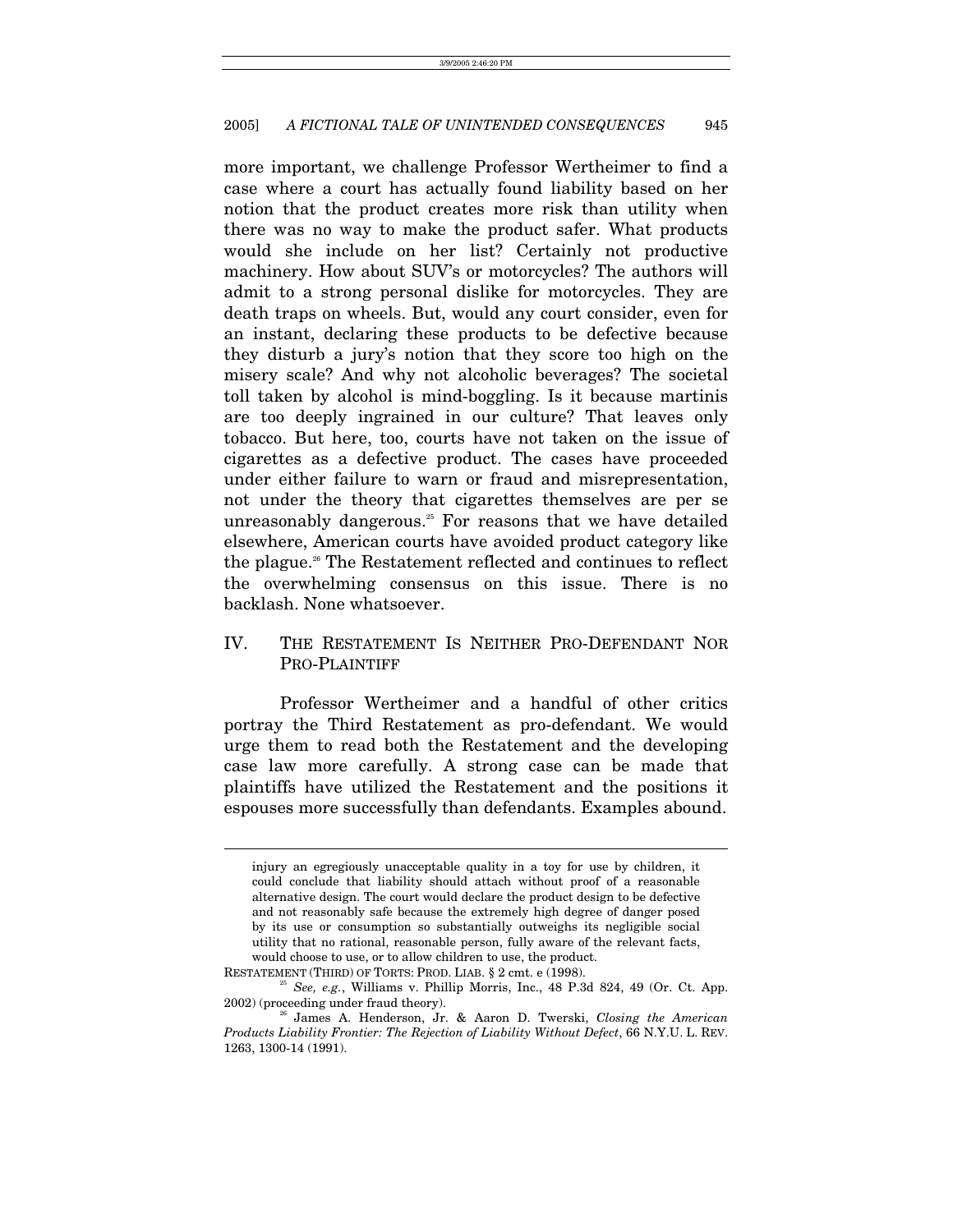#### 946 *BROOKLYN LAW REVIEW* [Vol. 70:3

(1) *Warnings Cannot Cure a Defective Design.* One of the unfortunate legacies of Restatement, Second, Comment *j* was that a product whose dangers are adequately warned against is not defective in design.<sup>27</sup> The authors and others found this position untenable. The Third Restatement puts this issue to rest. Section 2, Comment *l* says that "when a safer design can reasonably be implemented and risks can reasonably be designed out of a product, adoption of the safer design is required over a warning that leaves a significant residuum of such risk."[28](#page-8-1) Several high-profile cases have taken this position much to the chagrin of manufacturers who sought to absolve themselves from liability because they had thoroughly warned against the dangers.<sup>[29](#page-8-2)</sup>

(2) *An Inference of Defect May be Drawn Without Proof of Specific Defect.* Courts had questioned the applicability of the negligence res ipsa doctrine to strict liability cases.<sup>30</sup> The Restatement takes the position that res ipsa is fully analogous and that one can draw an inference of defect when the incident that harmed the plaintiff was of a kind that ordinarily occurs as a result of product defect.<sup>31</sup> Plaintiff need not establish whether the defect stemmed from design or from faulty manufacture and thus is not required to introduce a reasonable alternative design to establish a prima facie case of defect.<sup>[32](#page-8-5)</sup> This is another provision in the Restatement upon which courts have relied to the great advantage of plaintiffs.<sup>33</sup>

*Id.* 

<span id="page-8-0"></span> $27$  Section 402A, comment j provides:

Where warning is given, the seller may reasonably assume that it will be read and heeded; and a product bearing such a warning, which is safe for use if it is followed, is not in defective condition, nor is it unreasonably dangerous.

<span id="page-8-2"></span><span id="page-8-1"></span>

RESTATEMENT (SECOND) OF TORTS § 402A cmt. j (1965).<br><sup>28</sup> RESTATEMENT (THIRD) OF TORTS: PROD. LIAB. § 2 cmt. *l* (1998).<br><sup>29</sup> Uniroyal Goodrich Tire Co. v. Martinez, 977 S.W.2d 328, 334-37 (Tex. 1998); Rogers v. Ingersoll-Rand Co., 144 F.3d 841, 844-45 (D.C. Cir. 1998); Lewis v. American Cyanamid Co., 715 A.2d 967, 982 (N.J. 1998).<br><sup>30</sup> Welge v. Planters Lifesavers Co., 17 F.3d 209, 211 (7th Cir. 1994) (applying

Illinois law). The court held:

<span id="page-8-3"></span>The doctrine of res ipsa loquitur teaches that an accident that is unlikely to occur unless the defendant was negligent is itself circumstantial evidence that the defendant *was* negligent. The doctrine is not strictly applicable to a product liability case because unlike an ordinary accident case the defendant in a products case has parted with possession and control of the harmful object before the accident occurs.

<span id="page-8-4"></span>

<span id="page-8-6"></span><span id="page-8-5"></span>

<sup>&</sup>lt;sup>31</sup> See text of § 3 *supra* note 21.<br><sup>32</sup> RESTATEMENT (THIRD) OF TORTS: PROD. LIAB. § 3 cmt. b (1998).  $\frac{32}{100}$  See, e.g., Speller v. Sears, Roebuck & Co., 790 N.E.2d 252, 254-55 (N.Y.

<sup>2003);</sup> Myrlak v. Port Auth. of N.Y. & N.J., 723 A.2d 45, 57 (N.J. 1999).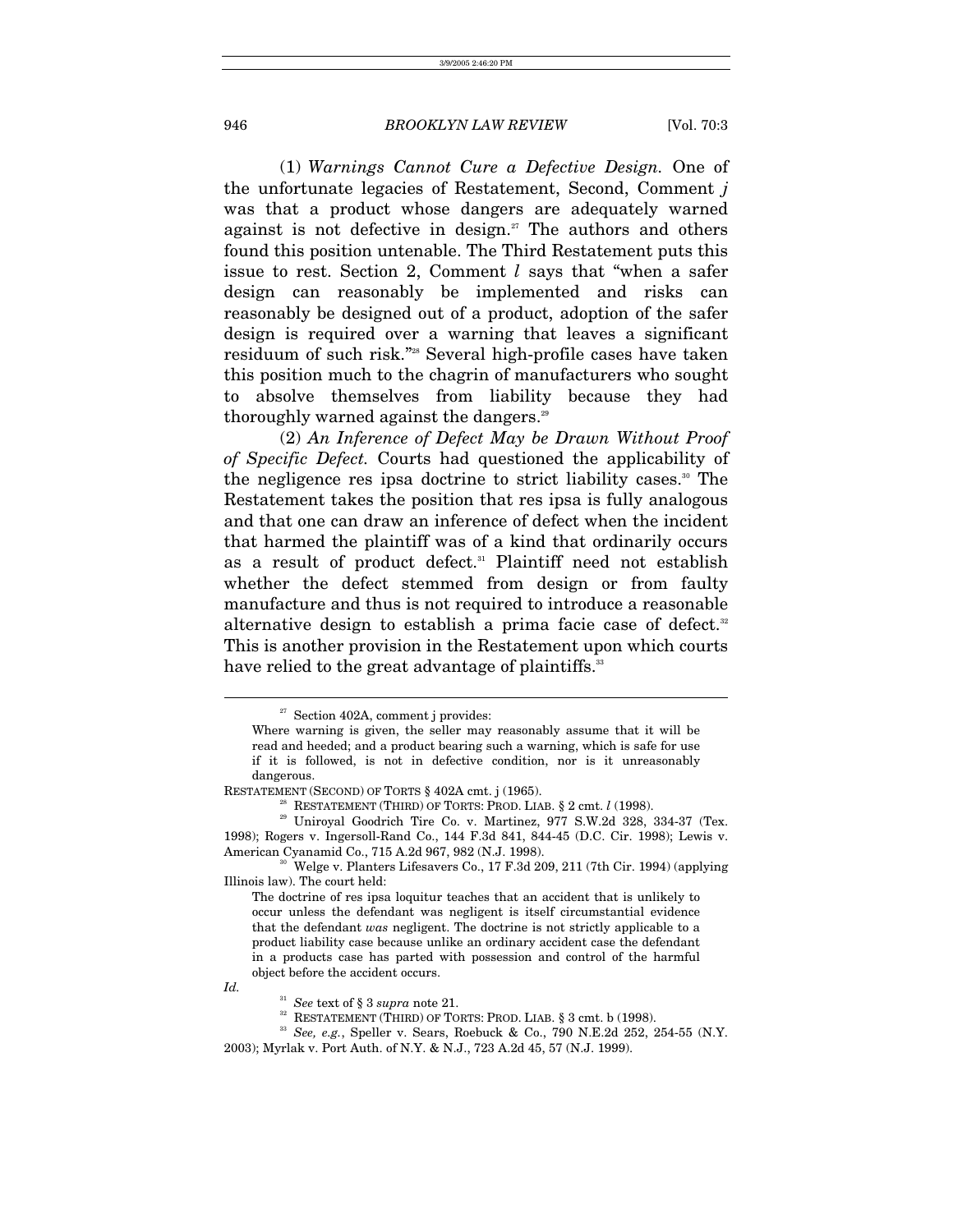(3) *Violation of Safety Statutes and Regulations is Dispositive for Plaintiffs; Compliance is Not Dispositive for Defendants.* Section 4 of the Third Restatement takes a onesided position. Violation of statute or regulation renders a product defective. On the other hand, compliance with a statute or regulation is not dispositive. A defendant may introduce evidence of compliance but compliance does not preclude a finder of fact from a finding that a product is defective.

(4) *Product Distributors Owe Post-Sale Duties to Warn.* Section 10 of the Third Restatement sets forth the structure for the imposition of a post-sale failure to warn. Some courts have resisted recognizing a duty to warn of after-discovered risks when the product was not defective at time of sale.<sup>34</sup> Once again courts have relied on the factors set forth in Section 10 and will recognize a post-sale duty when the facts indicate that the factors have been met.<sup>35</sup> By creating a coherent structure the Restatement has allayed the fears that a post-sale duty to warn will result in unbridled liability.

(5) *Plaintiffs Receive the Benefit of the Doubt in Crashworthiness Cases.* For years courts debated whether a plaintiff who could not establish the amount of increased damages caused by a defect in an auto that rendered it uncrashworthy could recover from a defendant who caused some add-on injury to that which the plaintiff would otherwise have suffered.<sup>36</sup> Section 16 of the Restatement takes the position that once plaintiff has proved that a defect caused some increased harm but the full extent of the harm cannot be determined, the auto manufacturer is liable for the entirety of the damages. We are pleased that every court that has faced the issue post-Restatement has adopted Section 16.<sup>[37](#page-9-3)</sup>

<span id="page-9-0"></span><sup>34</sup> *See, e.g.*, McLennan v. Am. Eurocopter Corp., 245 F.3d 403, 429 (5th Cir. 2001) (applying Texas law); Modelski v. Navistar Int'l Transp. Corp., 707 N.E.2d 239 (Ill. App. Ct. 1999). 35 *See, e.g.*, Lovick v. Wil-Rich, 588 N.W.2d 688, 693-96 (Iowa 1999) (adopting

<span id="page-9-1"></span><sup>§ 10);</sup> Lewis v. Ariens Co., 751 N.E.2d 862, 867 (Mass. 2001) (adopting § 10). <sup>36</sup> For a review of the authority pro and con on this issue, see the

<span id="page-9-2"></span>RESTATEMENT (THIRD) OF TORTS: PROD. LIAB. § 16 cmt. d and reporters' notes at 243-53 (1998).

<span id="page-9-3"></span> $37$  Gen. Motors Corp. v. Farnsworth, 965 P.2d 1209, 1219-20 (Alaska 1998); Lally v. Volkswagen Aktiengesellschaft, 698 N.E.2d 28, 36-37 (Mass. Application. Ct. 1998); Poliseno v. Gen. Motors Corp., 744 A.2d 679, 686 (N.J. Super. Ct. App. Div. 2000); Green v. Gen. Motors Corp., 709 A.2d 205, 214-16 (N.J. Super. Ct. App. Div. 1998); *cert. denied*, 718 A.2d 1210 (N.J. 1998); Trull v. Volkswagen of Am., Inc., 761 A.2d 477 (N.H. 2000).